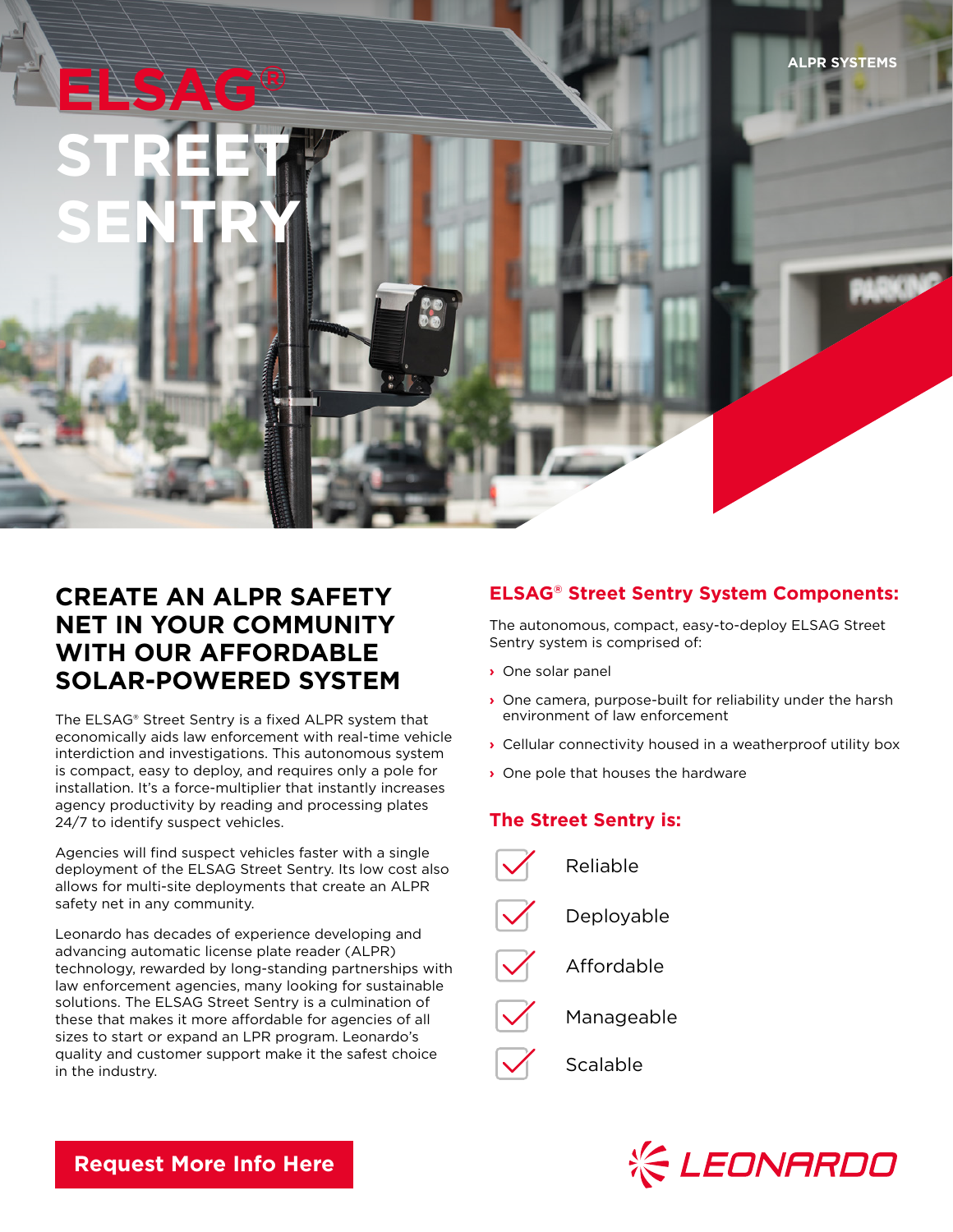

#### **Where to deploy the ELSAG Street Sentry?**

Use the ELSAG Street Sentry wherever and whenever you need. Start with one system and, if warranted, grow your network. Or saturate areas with multi-site deployments to create an ALPR safety net. Ideal areas to deploy include:

- **›** Community borders
- **›** Parks and other public areas
- **›** High traffic intersections
- **›** High crime areas

Every license plate read by the ELSAG Street Sentry is instantaneously compared to law enforcement databases to identify suspect vehicles, which triggers real-time alarms to officers for immediate interdiction.

#### **ELSAG Street Sentry alarm data includes:**

- **›** License plate number
- **›** A photo of the license plate area of the vehicle
- **›** Date and time stamps of the read
- **›** Camera location

#### **Your ALPR data becomes intel:**

This data can be stored in the ELSAG® Enterprise Operations Center (ELSAG EOC), a proprietary data management system that helps detectives find information to aid investigations. The ELSAG EOC offers the most advanced data analytical tools in the industry facilitating the discovery of information that can help with:

- **›** Suspect identification
- **›** Witness identification
- **›** Link analysis
- **›** Traffic pattern analysis
- **›** Convoy analysis
- **›** Cross search analysis

Our LPR safety net will help you find suspect vehicles quicker and close cases faster. It will also help curb and deter unlawful activity, so your community will feel safer.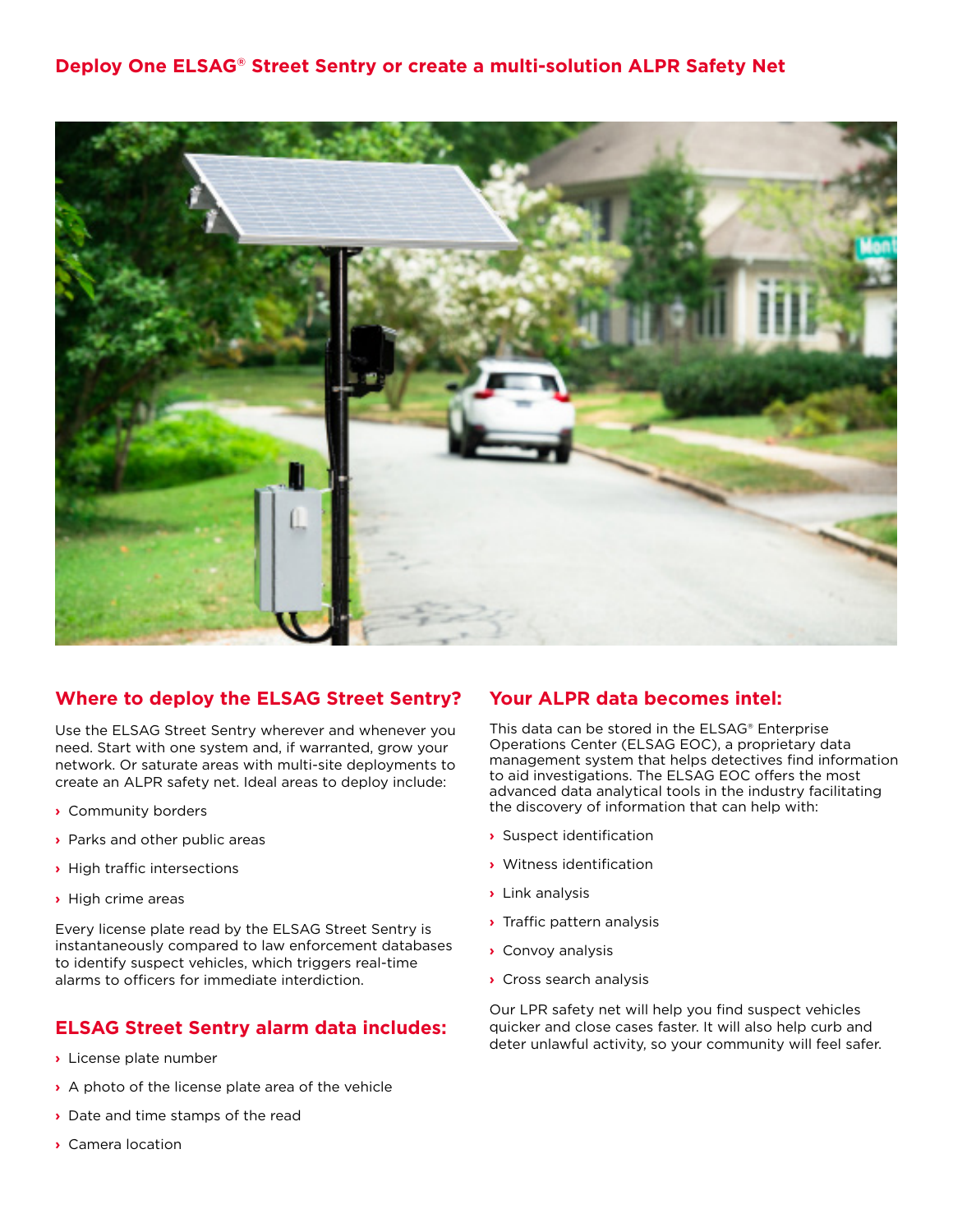#### **Why Your Agency Should Deploy the ELSAG® Street Sentry**



## **Benefits of the ELSAG® Street Sentry**

- **›** Easy and economical to deploy
- **›** Autonomous solution that reads and processes license plates 24/7 to alert law enforcement to suspect vehicles.
- **›** Force-multiplier that allows law enforcement to find vehicles faster and close cases quicker
- **›** Dependable system built to the same high standards that users of other ELSAG ALPR systems depend on
- **›** Affordable for agencies of all sizes
- **›** Flexible installation options offered by solar power
- **›** Best-in-class software able to read plates of all 50 states, Mexico, and Canada
- **›** Local neighborhoods can be invited to rent or purchase systems
- **›** Seamlessly integrates with your existing ELSAG ALPR ecosystem (fixed, mobile and covert)
- **›** Sustainably powered to support green initiatives

#### **Your ALPR Data**

- **›** Owned by your agency; Leonardo will never share or sell it
- **›** Supports real-time interdiction and investigations
- **›** Stored on your own server or ours for access at any time
- **›** Integrates easily with the ELSAG® Enterprise Operations Center (ELSAG EOC) data management software which:
	- **-** Offers robust, state-of-the-art analytical tools available only from Leonardo
	- **-** Facilitates in-depth query and analysis of data to aid investigations
	- **-** Supports agency protocols for data use and storage